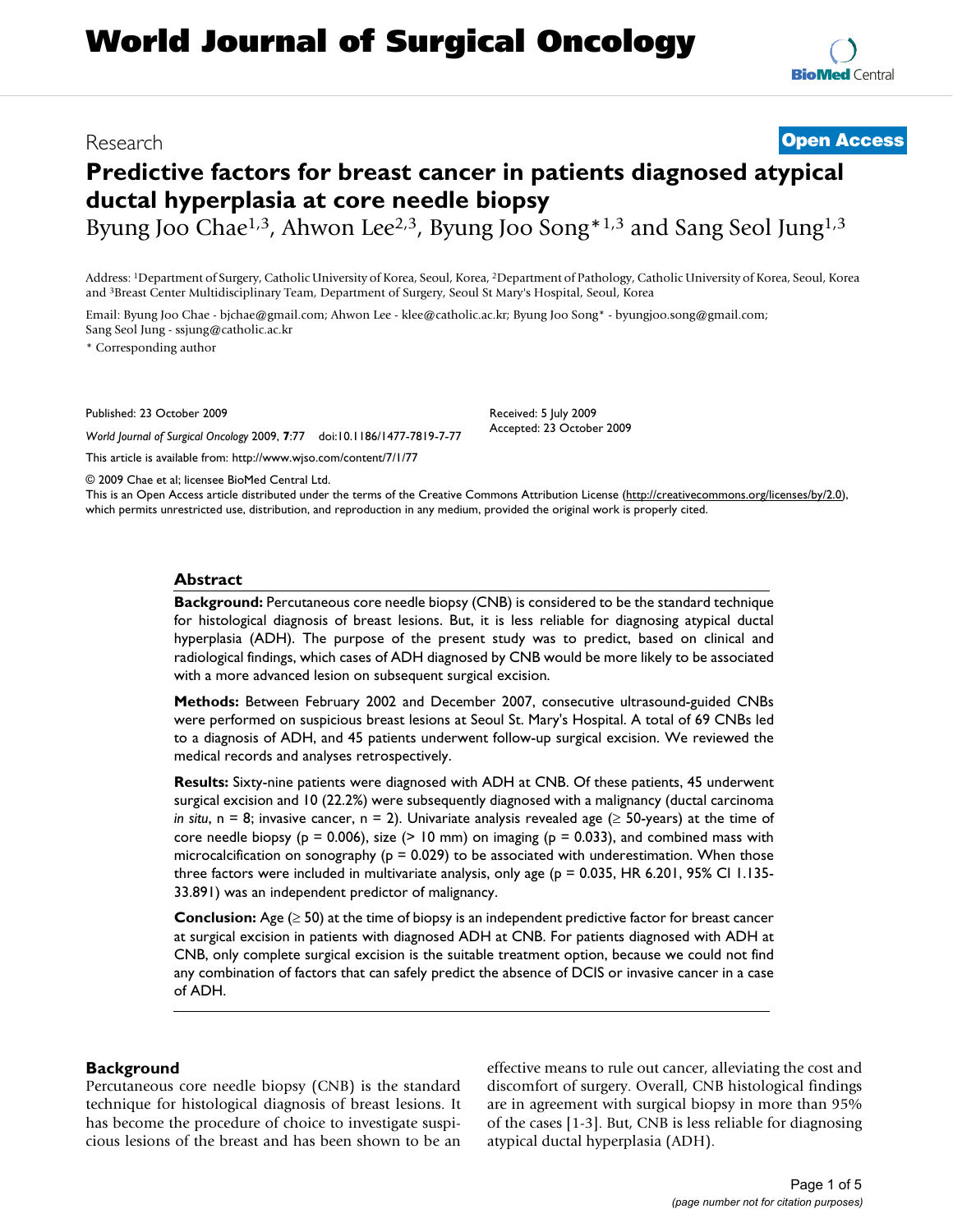ADH is a proliferative lesion of the breast epithelium, which fulfils some but not all the criteria of low grade ductal carcinoma *in situ* (DCIS) [4]. ADH carries a 4-5 times increased risk of subsequent development of invasive carcinoma in either breast, [5,6] and there is genetic evidence in cell populations associated with cancer suggesting it may even be a direct precursor of malignancy[7]. Significant discordance has been reported isn CNB diagnosis of ADH, with 7%-87% of cases proving to be DCIS or invasive carcinoma on subsequent surgical excision [8-14]. This problem arises from the difficulty in differentiating between ADH and low grade DCIS on the small volume of tissue obtained from core biopsy [15]. In addition, foci of ADH may be present at the periphery of areas of DCIS [16] and, thus, even an unequivocal diagnosis of ADH does not preclude the presence of an adjacent and more advanced lesion. Because of this underestimation (which means presence of DCIS or invasive cancer) risk, some authors have recommended a mandatory surgical biopsy, while others have discussed options between surgery and follow-up [17]. Identification of patients with ADH diagnosed by CNB who can be spared surgical excision is an area of active investigation. However, the clinical, radiologic, and pathologic parameters on which to base this decision have not been consistently identified.

The purpose of the present study was to predict, based on clinical and radiological findings, which cases of ADH diagnosed by CNB would be more likely to be associated with a more advanced lesion on subsequent surgical excision.

#### **Materials and methods**

Between February 2002 and December 2007, 3476 consecutive ultrasound-guided CNBs were performed on suspicious breast lesions at the Seoul St. Mary's Hospital. A total of 69 CNBs led to a diagnosis of ADH, and 45 patients underwent follow-up surgical excision. Seven patients refused surgical excision and were only followed up and 12 patients were transferred other hospital as per their request while 5 were lost to follow-up. The definition employed for "histological underestimation" was a lesion diagnosed as ADH at CNB that was revealed to harbor malignant foci at follow-up surgical excision, including DCIS and invasive cancer. All patients in this study underwent clinical and radiological examination, including mammography and ultrasound. The radiological appearance of the lesion was characterized according to the American College of Radiology Breast Imaging Reporting and Data System lexicon and the final assessment categories. All lesions were evaluated for size on imaging and presence of microcalcification. Lesion size was defined as the greatest dimension on ultrasound imaging for most patients, or mammography size for patients with microcalcification dominant lesions. Ultrasound-guided biopsies were used for sonographically visible lesions, and were performed with patients in a supine or decubitus position using high-resolution sonography. The biopsy was performed using a device with a 14-gauge automated needle or with an 11-gauge vacuum assisted biopsy device. The core biopsy tissue sections were fixed in 10% formaldehyde and embedded in paraffin. Each biopsy specimen was stained with hematoxylin and eosin. The biopsy slides were reviewed by experienced pathologists and diagnosed according to the ADH diagnostic criteria of the World Health Organization guidelines. The data were analyzed using Chi-square and logistic regression, as well as Fisher exact test for the small sample. *P* values < 0.05 were considered statistically significant.

#### **Results**

Sixty-nine patients were diagnosed with ADH at CNB. Of these, 45 underwent surgical excision at our institution. Of the 45 patients, 10 (22.2%) were diagnosed with a malignancy after surgical excision (DCIS,  $n = 8$ ; invasive cancer,  $n = 2$ ). Table 1 summarizes the underestimation rates and distribution in all patients according to clinical, radiological, and pathological variables, and compares the accurate diagnoses  $(n = 35)$  and underestimations  $(n = 15)$ = 10) according to patient, lesion, and biopsy variables. Six (13.3%) underwent 11-gauge stereotactic vacuum assisted biopsy because lesions were seen mainly by mammography rather than ultrasound. Women in the accurate diagnosis group were younger than those in the underestimation group ( $p = 0.003$ ). Nine of the 39 ADH lesions (23.1%) found with 14-gauge automated gun biopsies were upgraded to carcinoma, and one of the six ADH lesions (16.7%) found with 11-gauge vacuum-assisted biopsies were upgraded to carcinoma. The underestimation rate for the 11-gauge vacuum-assisted biopsy (16.7%) was not significantly lower than that for the 14 gauge automated gun biopsy  $(23.1\%)$  (p = 0.725).

Univariate analysis revealed that age ( $\geq$  50 years) at the time of core needle biopsy ( $p = 0.006$ ), size on imaging ( $>$ 10 mm;  $p = 0.033$ , and combined mass with microcalcification on sonography ( $p = 0.029$ ) were associated with underestimation (Table 2). When those three factors were included in multivariate analysis, only age at the time of core needle biopsy (p = 0.035, HR 6.201, 95% CI 1.135- 33.891) was found to be an independent predictor of malignancy, whereas size on imaging and combined mass with microcalcification on sonography were negative predictors. (Table 3)

#### **Discussion**

In the present study, clinico-pathological and radiological findings of ADH diagnosed by CNB were assessed to clarify predictors that could be useful in distinguishing between ADH and cancer containing DCIS. ADH is a bor-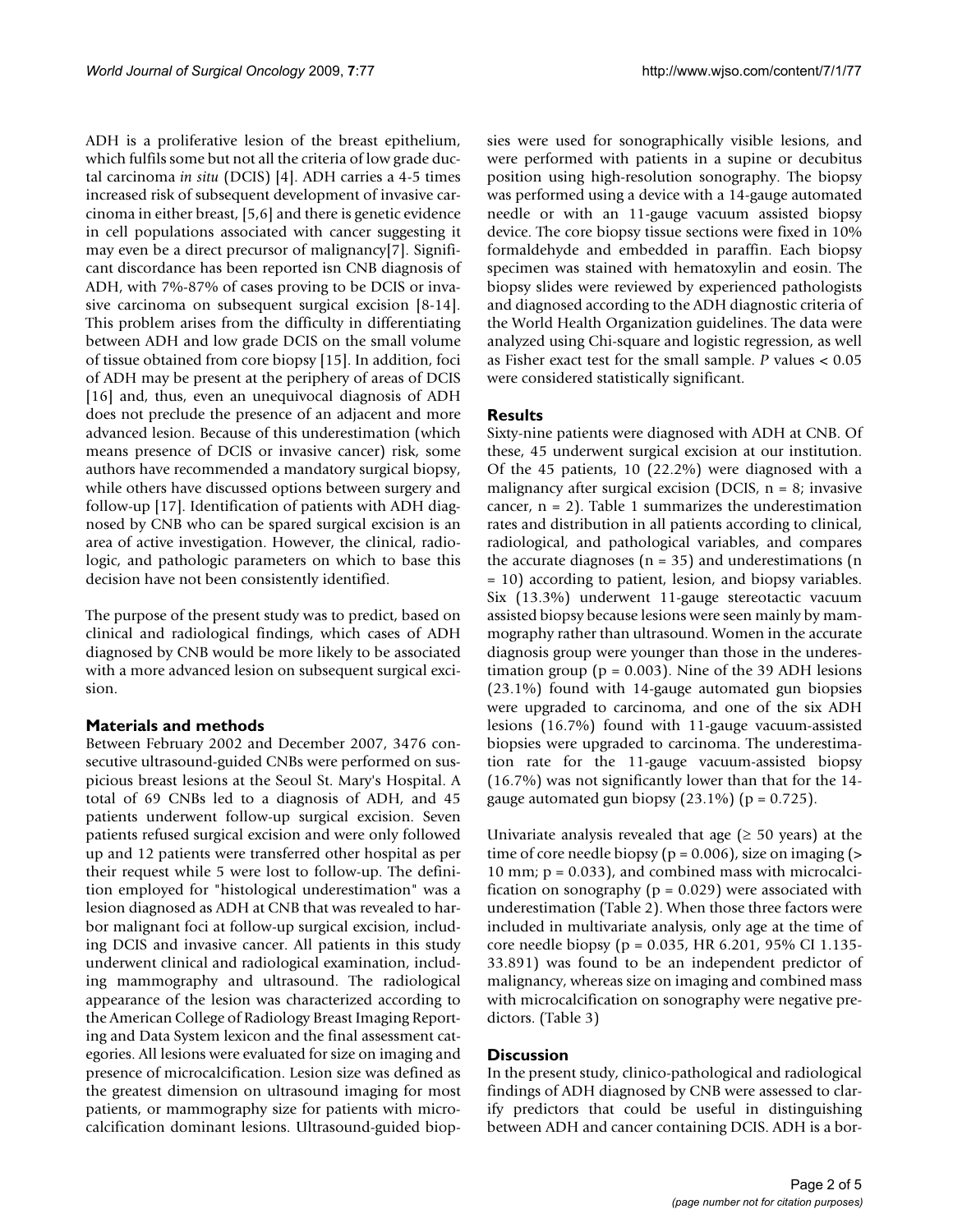|                   |             | Pathology after excision |                         | <b>Underestimation</b><br>rate (22.2%) | P value<br>(Chi-square) |
|-------------------|-------------|--------------------------|-------------------------|----------------------------------------|-------------------------|
|                   |             | Benign $(n = 35)$        | Malignancy ( $n = 10$ ) |                                        |                         |
| Age (years)       | < 50        | 28 (80%)                 | 3(30%)                  | 9.7%                                   | 0.003                   |
|                   | $\geq 50$   | 7(20%)                   | 7(70%)                  | 50%                                    |                         |
| Mass on MMG       | Yes         | 10 (32.3%)               | 4 (50%)                 | 28.6%                                  | 0.351                   |
|                   | No          | 21 (67.7%)               | 4 (50%)                 | 16%                                    |                         |
| MIC on MMG        | Yes         | 8 (25.8%)                | 4 (50%)                 | 33.3%                                  | 0.186                   |
|                   | No          | 23 (74.2%)               | 4 (50%)                 | 14.8%                                  |                         |
| Mass + MIC on MMG | Yes         | (3.1%)                   | 2(22.2%)                | 66.7%                                  | 0.52                    |
|                   | No          | 31 (96.9%)               | 7(77.8%)                | 18.4%                                  |                         |
| Lesion size       | $\leq$   cm | 23 (69.7%)               | 3(30%)                  | 11.5%                                  | 0.024                   |
|                   | $> 1$ cm    | 10(30.3%)                | 7(70%)                  | 41.2%                                  |                         |
| Mass on USG       | Yes         | 27 (77.1%)               | 9(90%)                  | 25%                                    | 0.370                   |
|                   | No          | 8 (22.9%)                | 1(0%)                   | 11.1%                                  |                         |
| MIC USG           | Yes         | 2(5.7%)                  | 3(30%)                  | 60%                                    | 0.031                   |
|                   | No          | 33 (94.3%)               | 7 (70%)                 | 17.5%                                  |                         |
| Mass + MIC on USG | Yes         | (2.9%)                   | 3(30%)                  | 75%                                    | 0.008                   |
|                   | No          | 34 (97.1%)               | 7 (70%)                 | 17.1%                                  |                         |
| Needle size       | 14 Gauge    | 30 (85.7%)               | 9(90%)                  | 23.1%                                  | 0.725                   |
|                   | II Gauge    | 5(14.3%)                 | 1(0%)                   | 16.7%                                  |                         |
| Number of Cores   | $\leq$ 5    | 30 (85.7%)               | 8 (80%)                 | 21.1%                                  | 0.660                   |
|                   | > 5         | 5(14.3%)                 | 2(20%)                  | 28.6%                                  |                         |

#### **Table 1: Pathologic results after surgical excision according to clinical, radiological and histological variables.**

MMG: mammogram, MIC: microcalcification, USG: ultrasonography

#### **Table 2: Results of univariate analysis**

| <b>HR</b> | 95% CI        | P-value |
|-----------|---------------|---------|
| 9.333     | 1.911-45.583  | 0.006   |
| 2.1       | 0.434-10.168  | 0.357   |
| 2.875     | 0.579-14.275  | 0.196   |
| 8.857     | 0.701-111.937 | 0.092   |
| 5.367     | 1.147-25.105  | 0.033   |
| 2.667     | 0.292-24.345  | 0.385   |
| 4.571     | 0.758-27.577  | 0.097   |
| 14.571    | 1.315-161.418 | 0.029   |
| 1.50      | 0.155-14.557  | 0.727   |
| 1.50      | 0.244-9.219   | 0.662   |
|           |               |         |

HR: hazard ratio; CI: confidence interval; MMG: mammogram; MIC: microcalcification; USG: ultrasonography

#### **Table 3: Results of Multivariate analysis.**

|                | HR    | 95% CI           | P-value |
|----------------|-------|------------------|---------|
| Age            | 6.201 | $1.135 - 33.891$ | 0.035   |
| Lesion size    | 2.878 | 0.474-17.465     | 0.250   |
| Mass + MIC USG | 4.571 | 0.288-72.609     | 0.281   |

HR: hazard ratio; CI: confidence interval; MMG: mammogram; MIC: microcalcification; USG: ultrasonography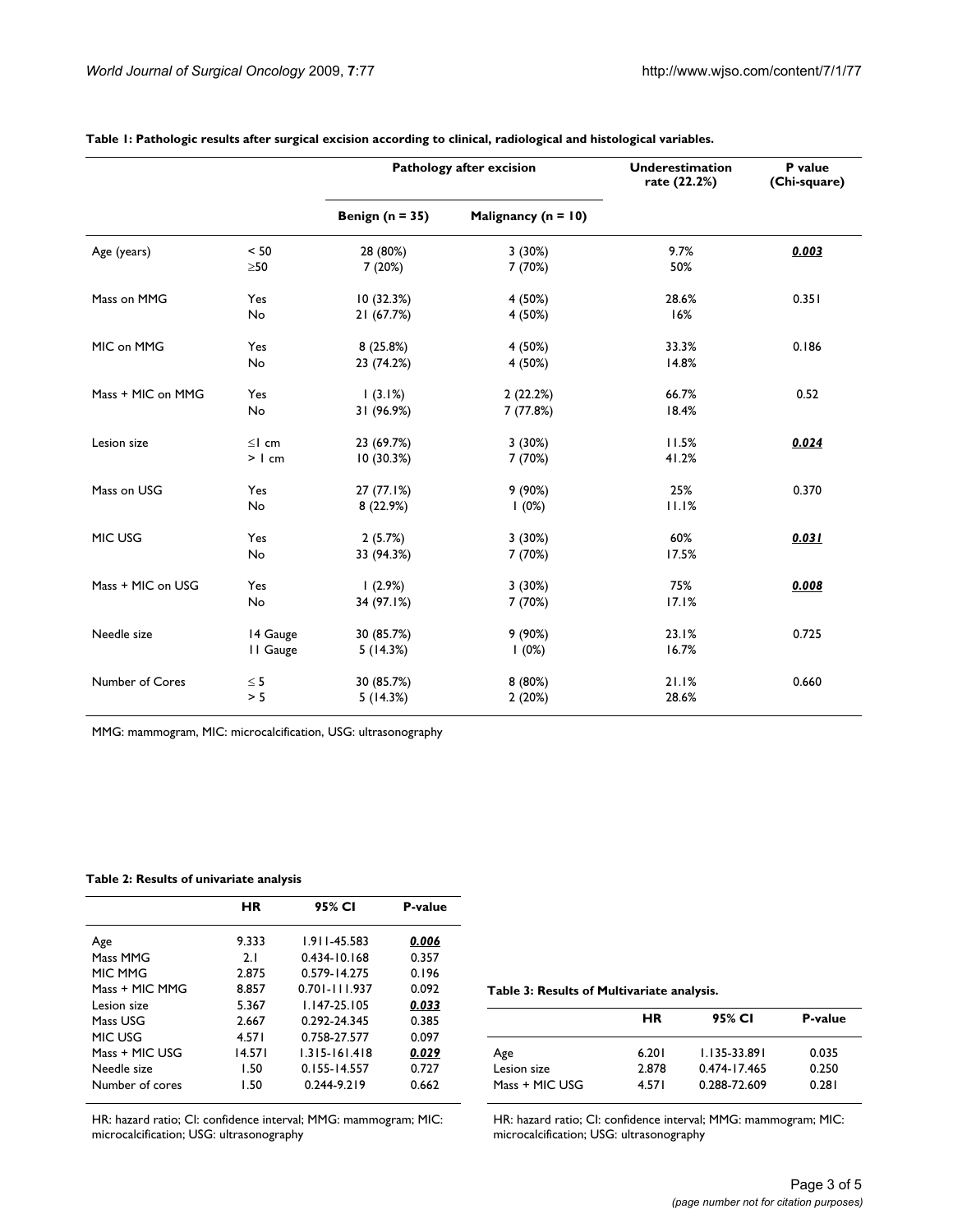derline lesion on histology that is difficult to distinguish from low grade DCIS on the small tissue sample provided by CNB. Because of this difficulty, clinico-pathologic and radiologic findings that can help discriminate between ADH and DCIS are valuable in planning patient management.

Although some variables like lesion size, combined mass, and microcalcification on sonography also tended to increased underestimation, only age at the time of biopsy  $( \geq 50 \text{ years})$  was presently determined to be an independent predictive factor for breast cancer at surgical excision in patients with diagnosed ADH at CNB. Consistent with our findings, Ko *et al* [18] observed an increase in underestimation rates in subjects aged 50 years and older, microcalcification on mammography and, lesion size > 15 mm.

Several studies have examined various mammographic, clinical, and pathological factors that may predict the presence of a more significant lesion on surgical excision after a CNB diagnosis of ADH [12,19-21]. It is believed that the variability of cancer rates depends on the size and features of the mammographic lesion, size of the biopsy needle, extent and completeness of sampling of the mammographic target lesion, histological criteria used to diagnose ADH versus DCIS and/or usual hyperplasia, and the threshold for surgical excision.

Use of vacuum assistance and more extensive sampling have improved the underestimation of carcinoma on surgical biopsy after a diagnosis of ADH on CNB from 33%- 48% [2,21] to 7%-35% [14,22-25]. Although reduced underestimation with use of an 11-gauge vacuum-assisted device is explained by larger sample volumes, the number of specimens obtained presently appeared not to be correlated with a lower rate of underestimation. These results are similar to those of a previous study [12], in which the investigators found that specimen numbers per lesion did not correlate with underestimation, but that complete lesion removal did correlate with degree of underestimation. These findings indicate that targeting precision is more important than sample numbers. Further studies with more cases are needed to determine whether complete lesion removal at sonographically guided 11-gauge vacuum-assisted biopsy can reduce the rate of underestimation of ADH.

Jackman *et al*, [26] recognized that as the maximum diameter of the mammographic lesion increased, so does the rate of ADH underestimation. Also, in the present study, lesion size on imaging of > 1 cm increased underestimation rates. However, lesion size was not an independent predictor upon multivariate analysis.

Microcalcification with or without a mass has been reported to be the most common finding for both ADH (58% 88%) and DCIS (68% 98%) [8,27-29]. On histological examination, Helvie *et al* [10] found that the calcifications in mammary ducts within areas of ADH, without cell necrosis. In DCIS, the calcifications develop in secretions and are dystrophic calcifications secondary to necrotic tumor cells [30,31]. These histological differences could potentially be associated with different mammographic findings. But, those detailed variables were not addressed in the present study. Presently, only the combined sonographic finding of mass and microcalcifications was a significant predictive factor for underestimation in the univariate analysis. It has been suggested that microcalcification on mammography is an independent predictor of malignancy at follow-up surgical excision in patients diagnosed with ADH at CNB [18]. Our results did not reveal statistical significance in this regard.

Limitations of the present study include its retrospective nature and that it did not involve a randomized series of patients. Furthermore, 24 (34.8%) of the 69 ADH cases did not undergo surgical excision and were therefore excluded. It is possible that cases with a lower possibility of malignancy were recommended for imaging follow-up rather than surgical excision, which could affect the underestimation rate and other results.

#### **Conclusion**

Only age at the time of biopsy ( $\geq 50$  years) is an independent predictive factor for breast cancer at surgical excision in patients with diagnosed ADH at CNB. Identification of patients with ADH diagnosed by CNB who can be spared surgical excision is an area of active investigation. However, at present, clinical, radiologic, and pathologic factors on which to base this decision have not been consistently identified. So, for patients diagnosed with ADH at CNB, only complete surgical excision is a suitable treatment option because we could not find any combination of factors that can safely predict the absence of DCIS or invasive cancer in a case of ADH.

#### **Competing interests**

The authors declare that they have no competing interests.

#### **Authors' contributions**

BJC carried out the statistical analysis, participated in the sequence alignment and drafted and described the manuscript. AL carried out the Pathologic diagnosis. BJS and SSJ conceived of the study, and participated in its design and coordination and helped to draft the manuscript. All authors read and approved the final manuscript.